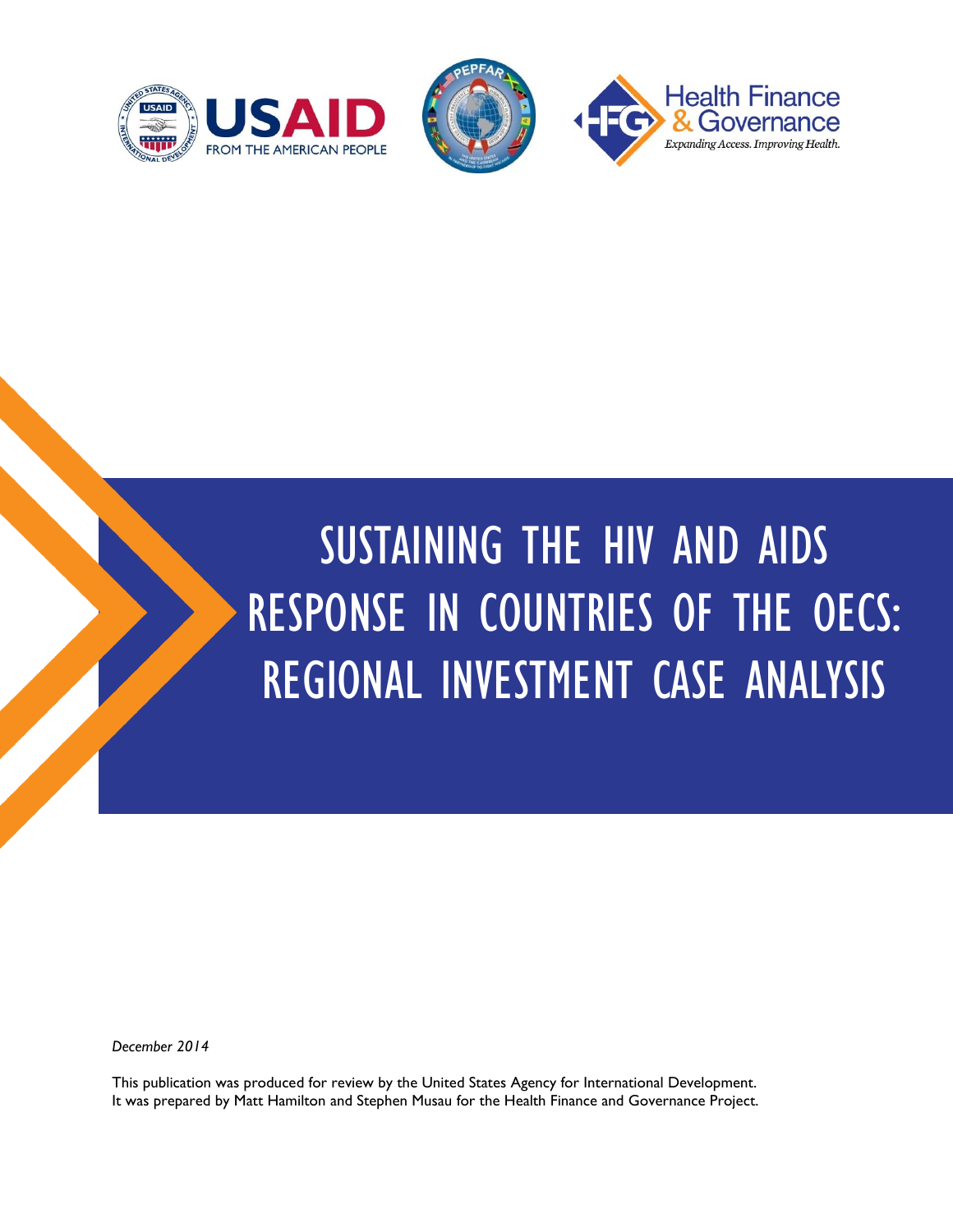#### **The Health Finance and Governance Project**

USAID's Health Finance and Governance (HFG) project will help to improve health in developing countries by expanding people's access to health care. Led by Abt Associates, the project team will work with partner countries to increase their domestic resources for health, manage those precious resources more effectively, and make wise purchasing decisions. As a result, this five-year, \$209 million global project will increase the use of both primary and priority health services, including HIV/AIDS, tuberculosis, malaria, and reproductive health services. Designed to fundamentally strengthen health systems, HFG will support countries as they navigate the economic transitions needed to achieve universal health care.

#### **December 2014**

**Cooperative Agreement No:** AID-OAA-A-12-00080 **Submitted to:** Scott Stewart, AOR Office of Health Systems Bureau for Global Health

**Recommended Citation:** Conklin, Elizabeth, Hamilton, Matt and Tarantino, Lisa. Health Finance & Governance Project, December 2014. *Sustaining the HIV and AIDS Response in the Countries of the OECS: Regional Investment Case Analysis.* Bethesda, MD: Health Finance & Governance Project, Abt Associates Inc.



Abt Associates Inc. | 4550 Montgomery Avenue, Suite 800 North | Bethesda, Maryland 20814 T: 301.347.5000 | F: 301.652.3916 | www.abtassociates.com

Broad Branch Associates | Development Alternatives Inc. (DAI) | Futures Institute | Johns Hopkins Bloomberg School of Public Health (JHSPH) | Results for Development Institute (R4D) RTI International | Training Resources Group, Inc. (TRG)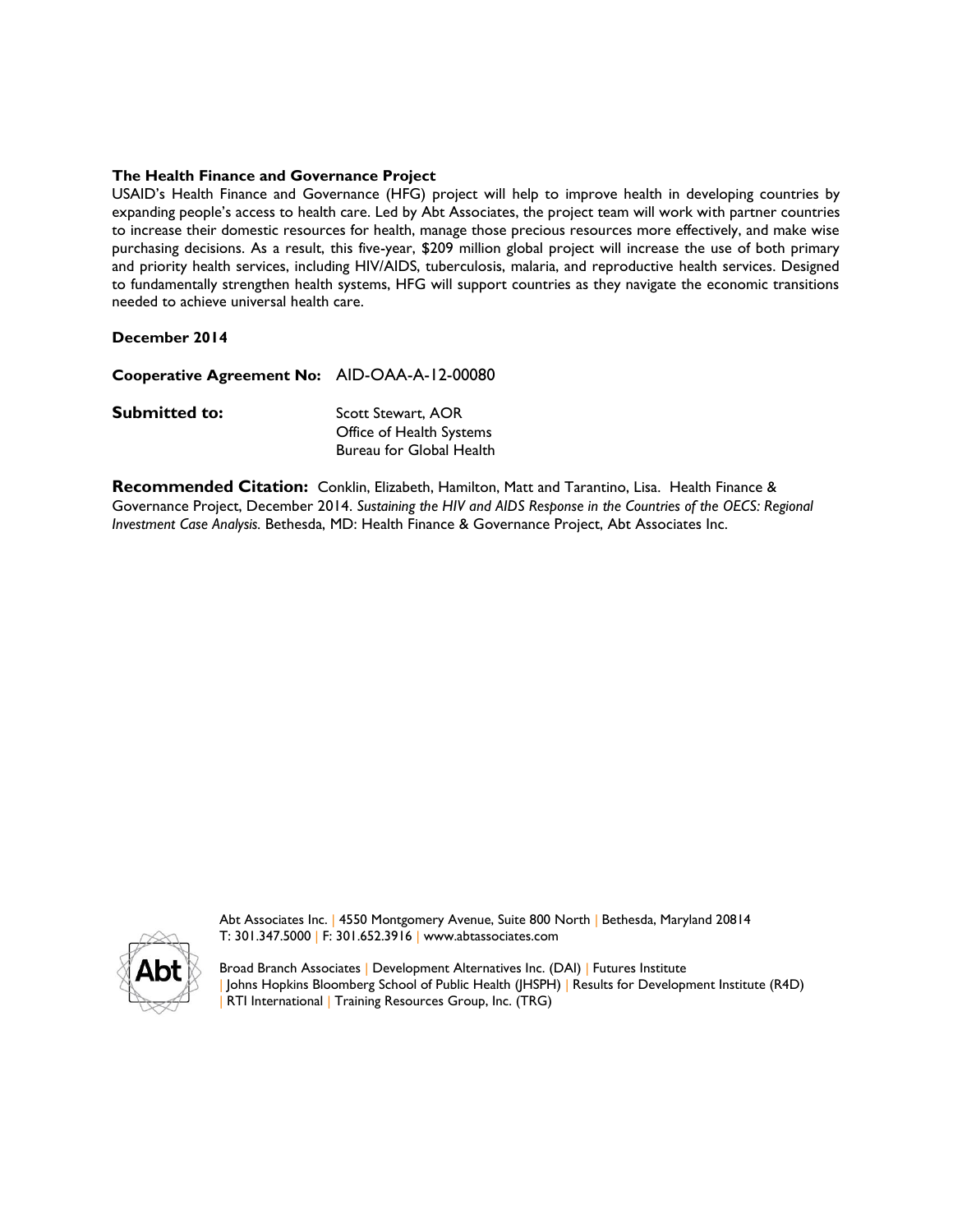

**DISCLAIMER** 

The author's views expressed in this publication do not necessarily reflect the views of the United States Agency for International Development (USAID) or the United States Government.

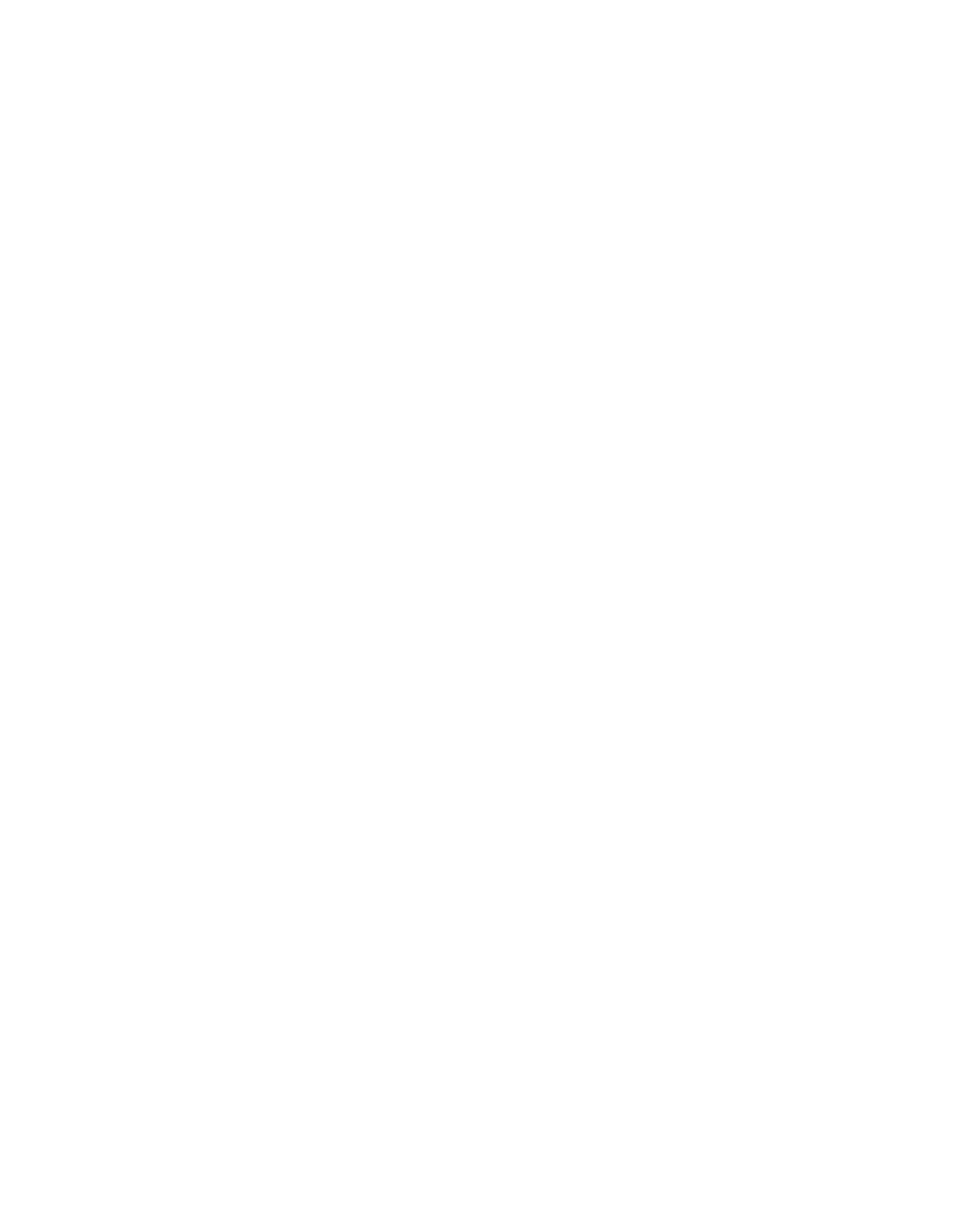## **CONTENTS**

|                       | $\mathbf{I}$ . |                                                                 |  |
|-----------------------|----------------|-----------------------------------------------------------------|--|
|                       |                | 1.2 Objective and rationale for investment cases 6              |  |
|                       | Н.             |                                                                 |  |
|                       | Ш.             |                                                                 |  |
|                       |                |                                                                 |  |
|                       |                |                                                                 |  |
|                       | IV.            |                                                                 |  |
|                       |                |                                                                 |  |
| <b>List of Tables</b> |                |                                                                 |  |
|                       |                | Table 1: Summary of new HIV infections for the OECS Region 9    |  |
|                       |                | Table 2: Projected New HIV Infections Averted by Country 10     |  |
|                       |                | Table 3. Resource gap for Maintenance and 90/90/90 Scenarios 14 |  |
|                       |                |                                                                 |  |
| List of Figures       |                |                                                                 |  |
|                       |                | Figure 1: AIDS deaths in the OECS Region (2013-2030) 10         |  |
|                       |                |                                                                 |  |

Figure 3. Cost of Scenarios by Category (2015-2020). ..............................12

Figure 4: Total costs versus resources available for OECS Region.........15

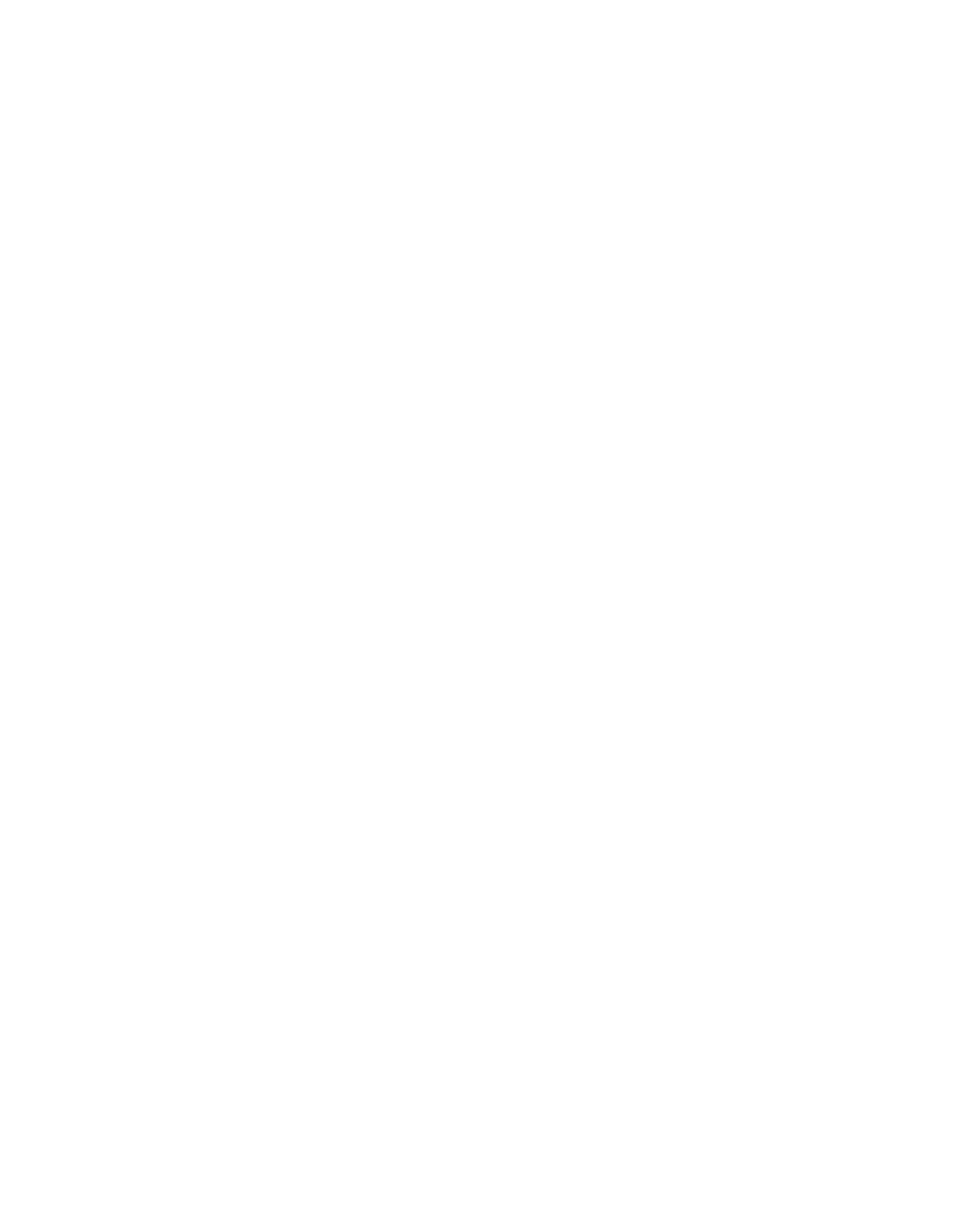## 1. INTRODUCTION

<span id="page-6-0"></span>In 2014, the six countries of the Organization of Eastern Caribbean States (OECS) of Antigua and Barbuda, Dominica, Grenada, St. Kitts and Nevis, St. Lucia and St. Vincent and the Grenadines developed HIV and AIDS Investment Case Briefs, with the support of USAID's Health Finance and Governance (HFG) and Strengthening Health Outcomes through the Private Sector (SHOPS) projects. This document provides a summary of the findings of these briefs, which includes an analysis of the costs of HIV and AIDS programs that respond to the disease in the six countries, the resources that are available, the funding gaps, and the potential impact of different levels of investment in programming on the progression of the disease in the region.<sup>1</sup>

#### 1.1 HIV and AIDS epidemic in the Caribbean

<span id="page-6-1"></span>The Caribbean region has the second highest HIV prevalence in the world after sub-Saharan Africa. The AIDS epidemic continues to be the leading cause of death among Caribbean adults 25 to 44 years of age. The region's estimated adult prevalence is 1.1 percent, ranging from nearly zero to 3 percent (0.1 percent in Cuba to 3 percent in the Bahamas) in the general population2. In 2013, there were an estimated 12,000 new infections and 250, 000 people living with HIV in the Caribbean. The male-tofemale ratio of those living with HIV/AIDS is approximately 2:1. Despite lower infection rates, women represent about 45 percent of reported AIDS cases. The HIV epidemic is shifting to younger populations, but with different gender patterns across countries3. In the Organization of Eastern Caribbean States (OECS) of Antigua and Barbuda, Dominica, Grenada, St. Kitts and Nevis, St. Lucia, and St. Vincent and the Grenadines prevalence ranges from 05% in St. Kitts and Nevis to 1.4% in Antigua and Barbuda.<sup>4</sup>

National averages do not reflect higher prevalence among persons engaging in high risk behaviors, such as men who have sex with men (MSM), sex workers and prisoners. For example, in St. Vincent and the Grenadines, the prevalence among MSM is estimated at 29.5%.<sup>5</sup> Evidence points to the fact that the primary mode of HIV transmission in the Caribbean is through unprotected sexual intercourse.<sup>6</sup>.

<sup>6</sup> PEPFAR (2010). *Caribbean Regional HIV and AIDS Partnership Framework, 2010-2014.* 



<sup>1</sup> For more information on the OECS Investment Case Briefs and to download the individual country reports, see www.hfgproject.org.

<sup>2</sup> PEPFAR (2010). *Caribbean Regional HIV and AIDS Partnership Framework, 2010-2014.* 

<sup>3</sup> UNAIDS Fact Sheet (2014).

<sup>4</sup> Hamilton, Matthew and Laurel Hatt. November 2014. *Sustaining the HIV and AIDS Response in St. Kitts and Nevis: Investment Case Brief.* Bethesda, MD: Health Finance & Governance Project, Abt Associates Inc. and Sanders, Rachel and Lisa Tarantino. December 2014. Sustaining the HIV/AIDS Response in Antigua and Barbuda: Investment Case Brief. Bethesda, MD: Health Finance & Governance Project, Abt Associates Inc.

<sup>5</sup> Hamilton, Matthew, Matt Kukla and Elizabeth Conklin. December 2014. *Sustaining the HIV/AIDS Response in St. Vincent and the Grenadines: Investment Case Brief.* Bethesda, MD: Health Finance & Governance and SHOPS Projects, Abt Associates Inc.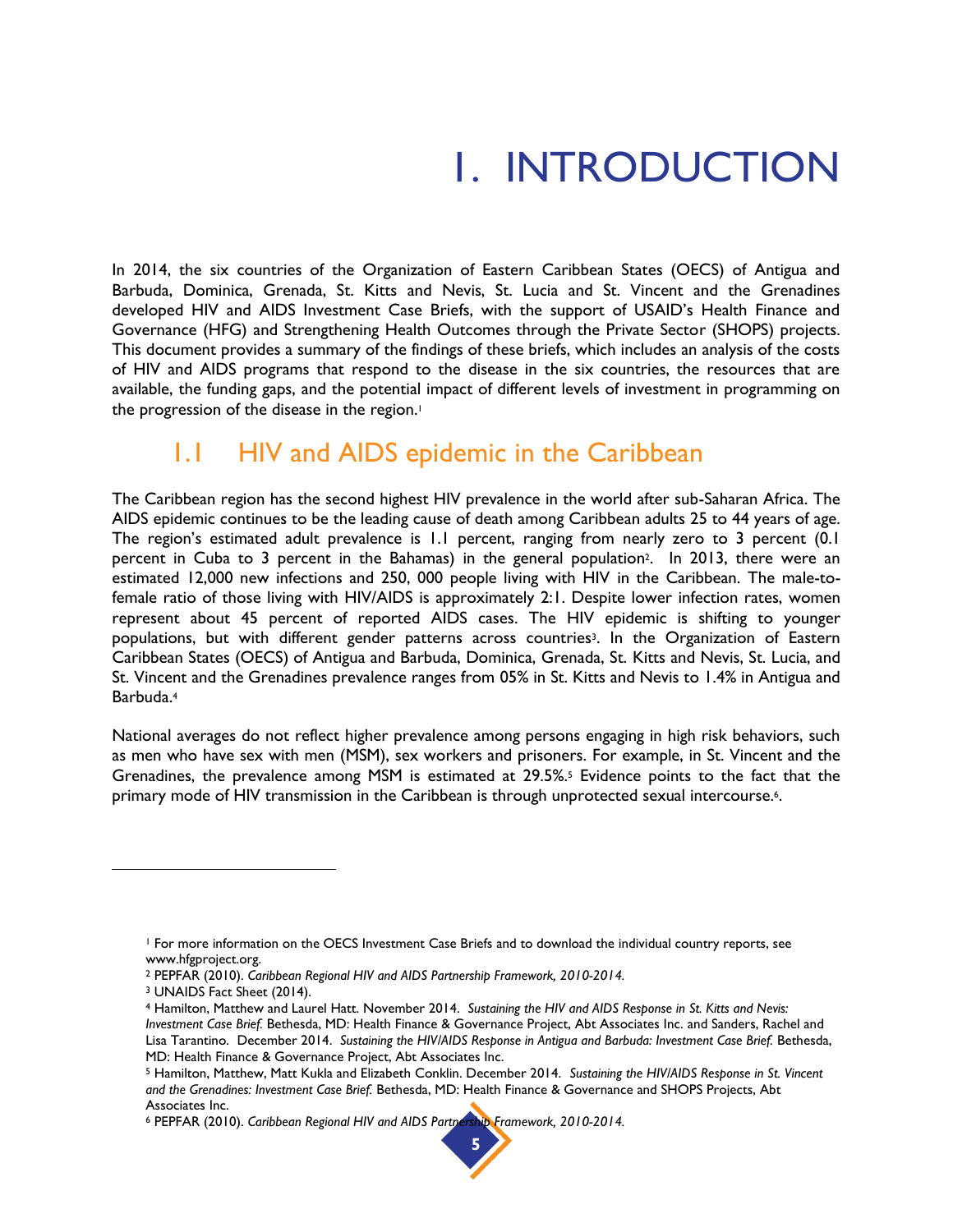In response to the need to accelerate the response to HIV and AIDS, the Caribbean region has committed to new targets for expanding HIV testing and treatment by 2020 in order to reduce new HIV infections, late diagnosis and AIDS-related deaths, and improve the quality of life of people living with HIV. This challenge, led by UNAIDS, calls for countries to meet "90-90-90" treatment targets, to include increasing to 90% the proportion of people living with HIV who know their diagnosis, increasing to 90% the proportion of people living with HIV receiving antiretroviral treatment and increasing to 90% the proportion of people on HIV treatment who have an undetectable viral load<sup>7</sup>. In addition, the OECS countries would ideally like to have the increased resources available to change eligibility for ART for both adults and children to the new World Health Organization (WHO) guideline recommendations. Antigua and Barbuda is already abiding by these guidelines, but for the other OECS countries, this shift would require more funding.<sup>8</sup>

With varying levels of resources available for HIV and AIDS programming and health system capacity across the different countries in the Caribbean, the region faces an array of challenges to not only sustain but to scale up their national HIV and AIDS responses. The challenge implied by a 90-90-90 scale up scenario, as well as decreasing funding levels and/or shifts in funding priorities among international donors, requires countries, and the region as a whole to carefully examine programmatic priorities to determine the most efficient way to achieve impact.

### 1.2 Objective and rationale for investment cases

<span id="page-7-0"></span>In an effort to aid in this strategic exercise, HFG and SHOPS provided support in the development of investment cases in each of the six OECS countries and this regional analysis to reflect the potential impact, costs and resources required to maintain and scale up HIV and AIDS programming. This exercise involves using existing data to model how the course of HIV infections, AIDS deaths and the costs differ when opting for a "maintenance" of the status quo level and types of programming versus a scale up of select interventions to meet 90-90-90 targets and in most cases to meet the new WHO guideline recommendations for ART eligibility. This "investment case brief" is designed to provide strategic information to reflect the impact and costs involved with these commitments to then facilitate discussion about priorities, funding needs and other strategic decisions essential for the region to move closer to its goal for an "AIDS free Caribbean". Data generated through the investment case analysis supports the formulation of the OECS Regional Concept Note to be submitted to the Global Fund in April of 2015.

 $\overline{a}$ 

<sup>8</sup> For adults this means eligibility begins once the CD4 count falls below 500 cells/µl; plus all HIV+ pregnant women, discordant couples, those co-infected with tuberculosis, and those co-infected with hepatitis B are automatically eligible. For children that means eligibility for all HIV+ children below the age of 5 and all others with CD4 counts < 500.



**<sup>7</sup>** UNAIDS (2014, June). *New targets set for 2020 for reducing the HIV epidemic in Latin America and the Caribbean.*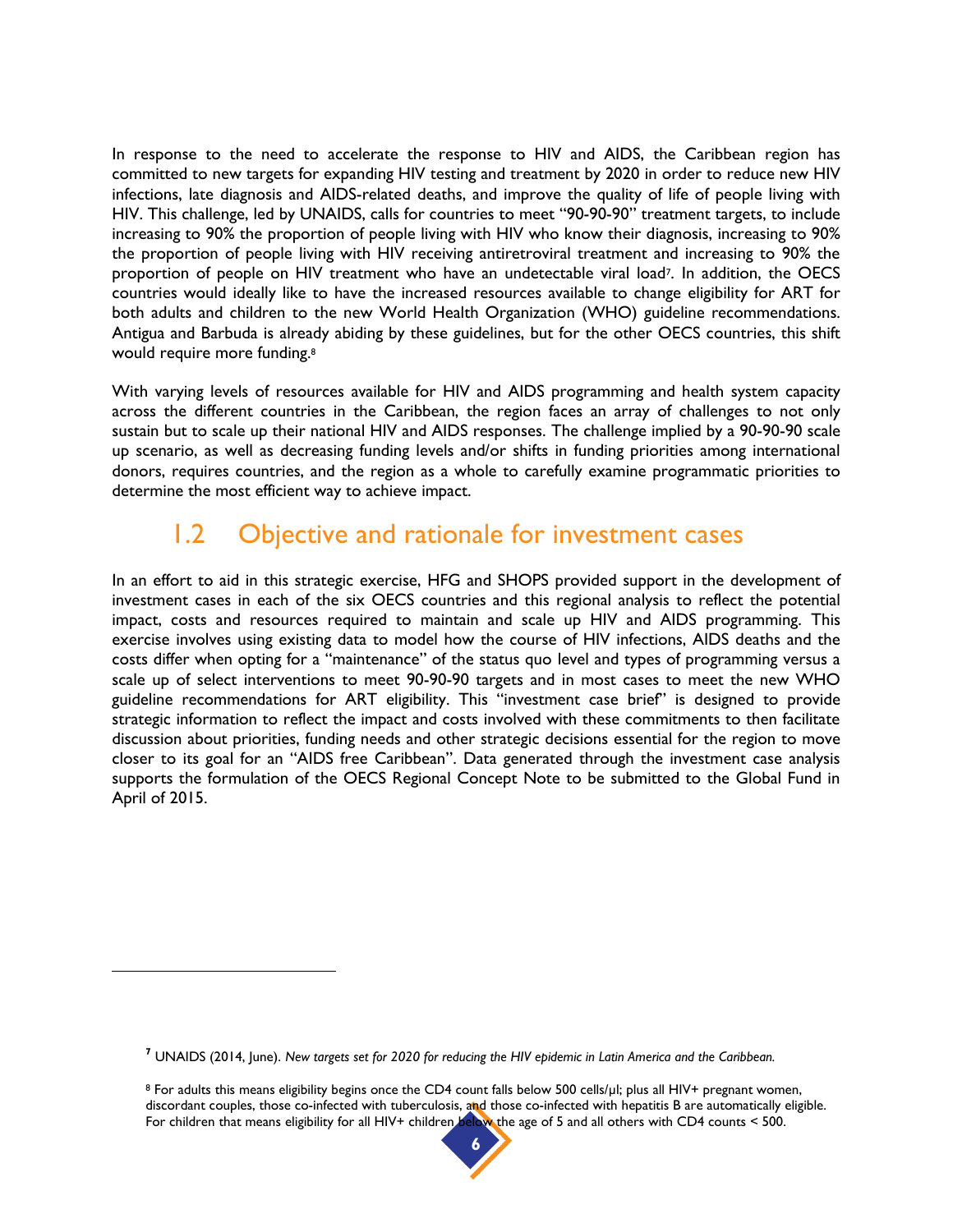## II. METHODS

<span id="page-8-0"></span>The investment case analysis uses the Goals model, a module implemented in the Spectrum modeling system, that estimates the impact of future prevention and treatment interventions. The model partitions the adult population aged 15-49 by sex and into six risk groups: not sexually active, low-risk heterosexual (stable monogamous couples), medium-risk heterosexual (people engaging in casual sex with multiple partners per year), high-risk heterosexual (female sex workers and their male clients), men who have sex with men, and injecting drug users. It implements a dynamical compartment model to project transmission forward in time, and to model the costs and impact of interventions that reduce transmission. It then allows for the calculation of new HIV infections by sex and risk group as a function of behaviors and epidemiological factors such as prevalence among partners and stage of infection. The risk of transmission is determined by behaviors and biomedical factors. Interventions can change any of these factors and, thus, affect the future course of the epidemic. It also uses an impact matrix that summarizes the international literature on the average impact of each intervention type on these behaviors and biomedical factors to influence overall transmission in the modeled population9.

Estimates of unit costs estimates and resources available to fund the response were derived using recently conducted studies in the country or region as well as through data collection from government, donor and private sources regarding resource availability. The model parameters and sources used are derived from validated country-specific data when available, Regional and international studies, and expert opinions from interviews with clinicians and program staff familiar with the epidemic. These data are subsequently used to calculate per-act probability of transmission and variation in risk of transmission by stage of infection, type of sex act, prevalence of other STIs, use of condoms, and other factors.

Using these methods, preliminary data for country investment cases was generated and modelled using the Goals model and the Resource Needs Model, followed by discussion and validation with National HIV/AIDS Programs in each of the six countries. Findings and modelling projections were discussed in stakeholder meetings that included government, regional and international development partners, civil society, and the private sector, and included representatives of the key populations. PAHO, UNAIDS and the OECS supported these meetings with technical contributions as well. Each meeting provided a forum for discussion and priority setting for investment in the HIV response.

The findings were also provided to the OECS Regional Coordinating Mechanism to inform and as an imput into the regional multi-country Global Fund application.

For this regional analysis, final data from the six OECS countries was aggregated to calculate the overall impact, cost and resource gap as a "combined analysis" for these six countries. The two scenarios that



<sup>9</sup> Bollinger LA. 2008. How can we calculate the "E" in "CEA" *AIDS*, 22(suppl 1): S51-S57.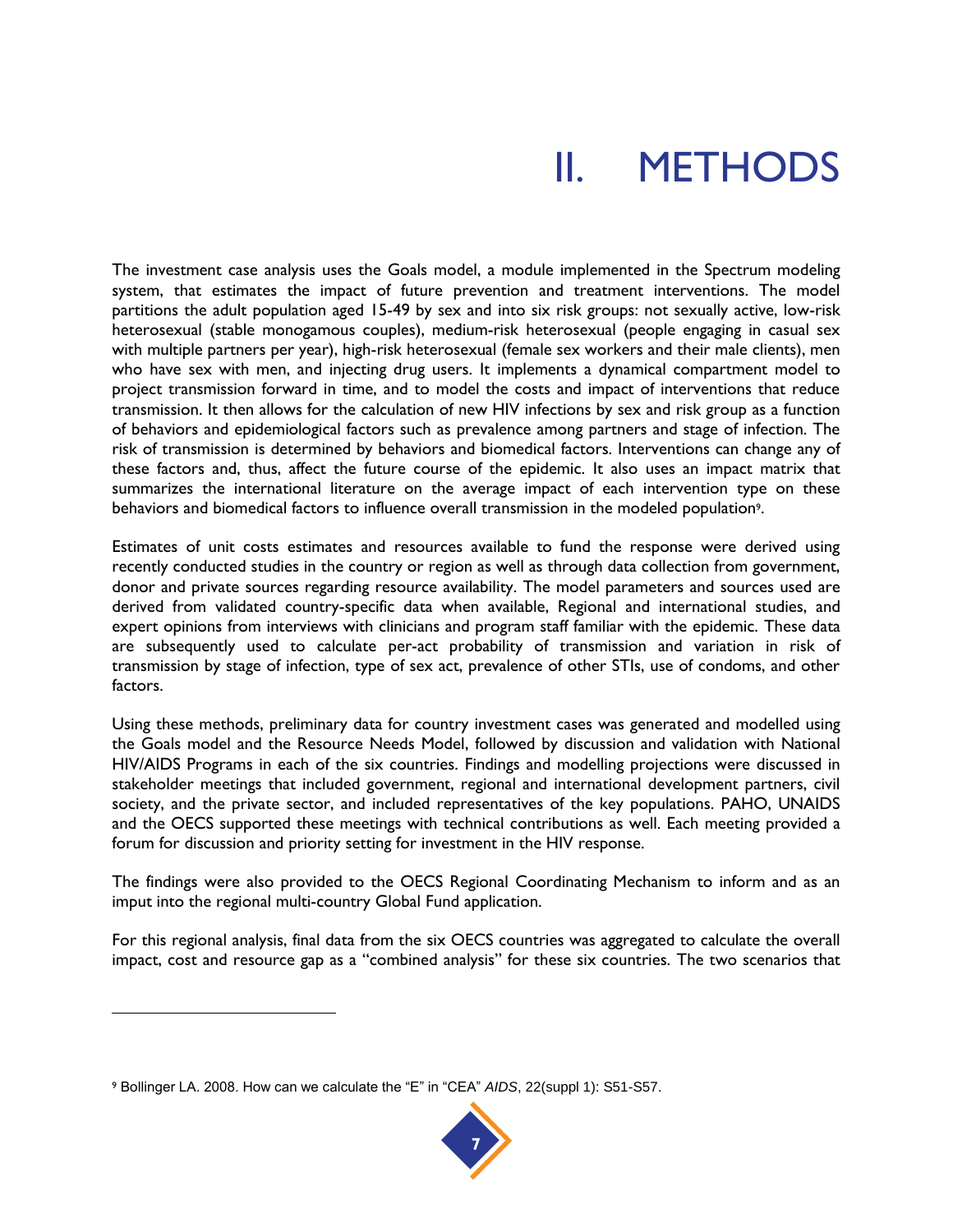were modeled included the Maintenance scenario, reflecting keeping programming levels at the status quo in terms of program scope and costs, and the regional 90-90-90 scale up which illustrates impact and cost to scale up the national HIV/AIDS responses.

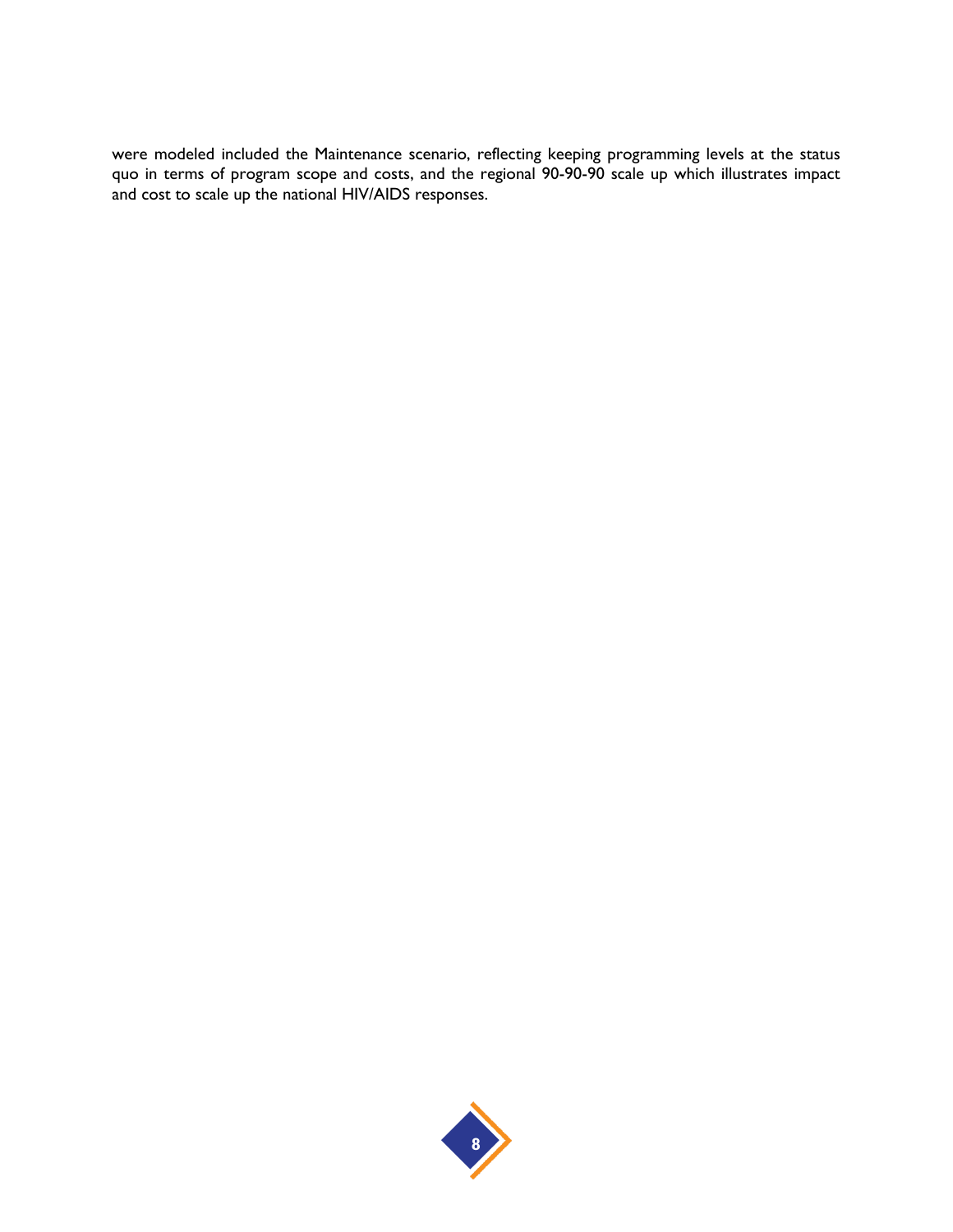### <span id="page-10-0"></span>III. RESULTS: REGIONAL ANALYSIS

Results are presented to illustrate the impact of program efforts in terms of projected HIV infections and AIDS deaths, costs of these interventions, followed by calculation of the resource gap based on an estimation of resources available to fund the HIV and AIDS response. The results detailed below reflect the two target scenarios: Maintenance and 90-90-90 scale up to illustrate the investment needed and potential gains that will be produced by these two levels of investment. In order to be consistent in the use of projected data, all results reflect the period of 2015-2020 or 2015-2030.

#### <span id="page-10-1"></span>3.1 Projected impact

In terms of impact, Table 1 reflects the progression of HIV infections produced in the OECS region from 2015-2020 in each of the two scenarios. Maintenance of the status quo would result in 2,225 new HIV infections from 2015 to 2020. The 90-90-90 scale up programming scenario would result in averting nearly 600 new infections in the OECS countries between 2015 and 2020. In addition to infections averted, Table 1 shows how maintaining current programming levels, while likely stemming new infections, would not be able to reverse an upward trends of more new infections in these countries year to year. The 90/90/90 scenario, by contrast, results in a downward trend of new infections each year, with 342 new infections expected in 2015 and 208 new infections expected in 2020, representing a nearly 40% reduction in new infections between 2015 and 2020. This would have a direct impact on costs. While costs for 90/90/90 programming are much higher than the Maintenance scenario, as numbers of people on treatment eventually decline there should be some cost savings in care and treatment in the longer term.

| Estimated numbers of new infections per annum according to programming scenario                   |                                                     |      |      |      |      |      |               |  |  |
|---------------------------------------------------------------------------------------------------|-----------------------------------------------------|------|------|------|------|------|---------------|--|--|
| <b>HIV Programming Scenario</b>                                                                   | 2015                                                | 2016 | 2017 | 2018 | 2019 | 2020 | <b>Totals</b> |  |  |
| Maintenance                                                                                       | 358                                                 | 365  | 371  | 374  | 377  | 380  | 2,225         |  |  |
| 90/90/90                                                                                          | 342                                                 | 313  | 283  | 255  | 231  | 208  | 1,632         |  |  |
|                                                                                                   | Infections averted per annum with 90/90/90 Scenario |      |      |      |      |      |               |  |  |
| Number of new infections averted with<br>90/90/90 programming scenario compared to<br>Maintenance | 16                                                  | 52   | 88   | 119  | 146  | 172  | 593           |  |  |

*Table 1: Summary of new HIV infections for the OECS Region (2015-2020)*

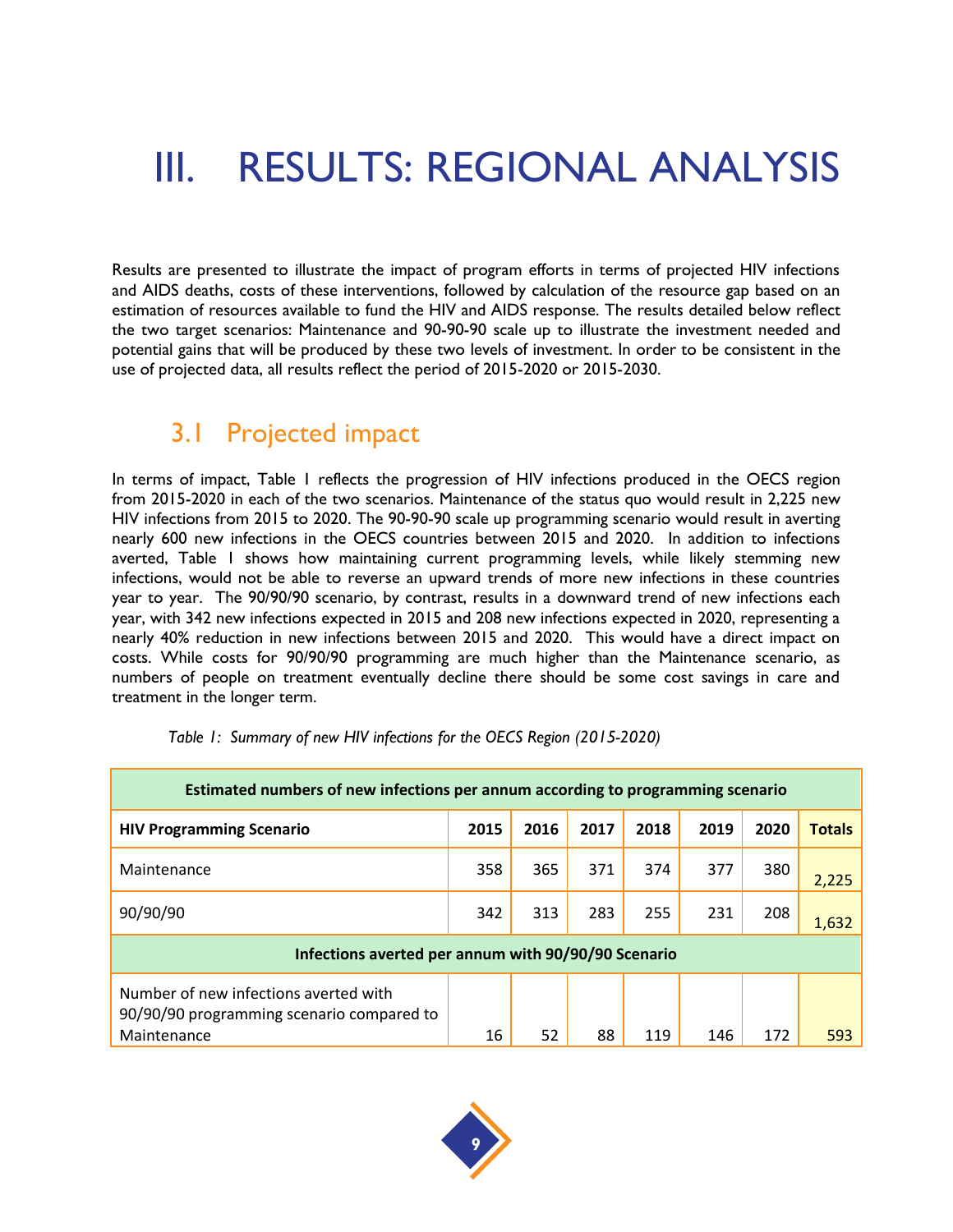Table 2 reflects country-specific data, illustrating that scaling the HIV and AIDS response in St. Lucia, St. Vincent and the Grenadines, and Grenada has the largest impact on the reduction in new HIV infections in the region with 65% of total infections averted in those countries. This is directly related to the population sizes of these countries and also consistent with the larger financial investment required to meet 90/90/90 programming targets.

| <b>Country</b>               | 2015           | 2016 | 2017           | 2018 | 2019 | 2020 | <b>Total</b><br><b>infections</b><br>averted<br>$(2015 -$<br>2020) |
|------------------------------|----------------|------|----------------|------|------|------|--------------------------------------------------------------------|
| Antigua and Barbuda          | 3              | 7    | 11             | 14   | 17   | 21   | 73                                                                 |
| Dominica                     | 5              | 8    | 11             | 13   | 16   | 17   | 70                                                                 |
| Grenada                      | 2              | 10   | 18             | 25   | 30   | 35   | 120                                                                |
| St. Kitts and Nevis          | $\overline{2}$ | 5    | $\overline{7}$ | 9    | 10   | 12   | 45                                                                 |
| St. Lucia                    | $\mathbf{1}$   | 13   | 25             | 35   | 44   | 52   | 170                                                                |
| St. Vincent & the Grenadines | 3              | 9    | 16             | 23   | 29   | 35   | 115                                                                |
| <b>Total</b>                 | 16             | 52   | 88             | 119  | 146  | 172  | 593                                                                |

*Table 2: 90-90-90 Scenario: Projected New HIV Infections Averted by Country*

Similarly, AIDS deaths are also sharply reduced with implementation of the 90-90-90 scale up scenario compared to the maintenance scenario, as shown in Figure 1, which is most closely associated to the scale up in access to ARV treatment. AIDS deaths begin to increase eventually, as would be expected with the passage of time and likely increases in numbers of PLHIV over time. The numbers remain much lower however throughout the period with the 90-90-90 scale up scenario.



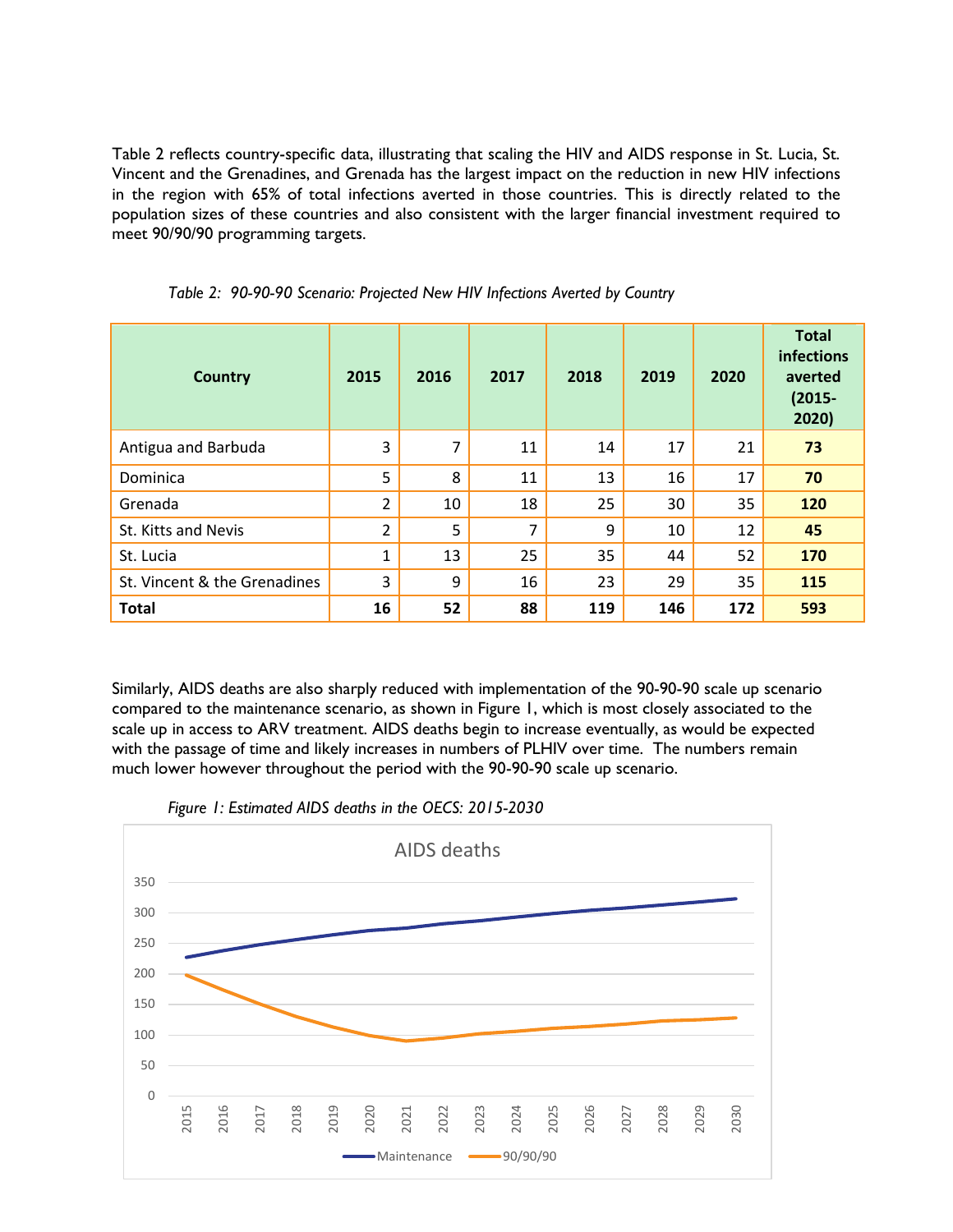### 3.2 Costs of Each HIV Response Scenario

<span id="page-12-0"></span>As observed in Figure 2, as implied by its definition, the cost of implementing the Maintenance scenario remains between 16-17 million ECD, showing little variation from year to year. The 90-90-90 scenario, on the other hand, requires additional investment of 3-4 million ECD each year, for a total investment of 38.2 million ECD per annum by 2020.



#### *Figure 2: Costs of HIV Programming Scenarios 2015-2020 (ECD millions)*

Figure 3 shows the costs involved in the implementation of each scenario by category and the increasing resources needed for HIV testing and counseling and ARV treatment directly associated with the 90-90- 90 scale up targets. Resources required for prevention in 2020 are 53% of total resources needed, which include outreach with at-risk populations, condom promotion, Prevention of Mother to Child Transmission (PMTCT), HIV counseling and testing and workplace programs.

It is important to note that given that the Goals model accounts only for cost that directly impact programming, some technical assistance efforts and other programmatic "frontloading" that may be required in the initial years to produce this scale up are not reflected.

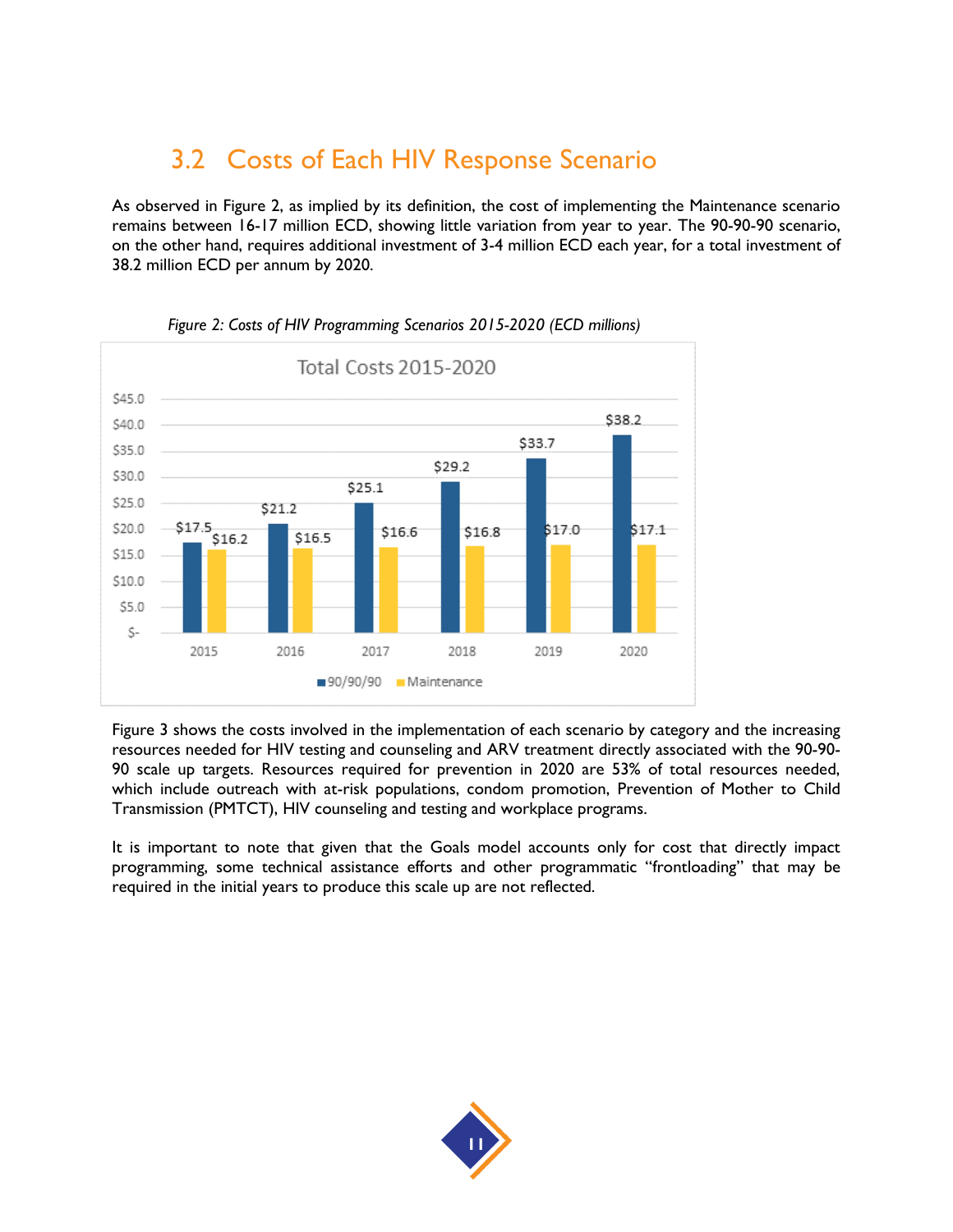

*Figure 3: Costs of HIV Programming Scenarios by Category 2015-2020 (ECD millions)*

### <span id="page-13-0"></span>3.3 Resources available and gaps

Funding for HIV and AIDS in the OECS countries by key donor organizations, including the US Government's President's Emergency Plan for AIDS Relief (PEPFAR) and the German Development Bank (KfW) is on the decline. Given this context, resources available to maintain HIV and AIDS program interventions at their current level are not sufficient, generating a resource gap of 5.6 million ECD beginning in 2015 and gradually reaching a need of 8.5 million ECD per annum in 2020. The 90-90-90 scale- up shows a more pronounced resource gap, beginning with a need for an additional 7.3 million ECD in 2015 and reaching a funding need gap of over 29 million ECD by 2020. As shown in Table 2, in both scenarios, the countries with the largest resource gap are St. Lucia, Grenada and St. Vincent and the Grenadines respectively.

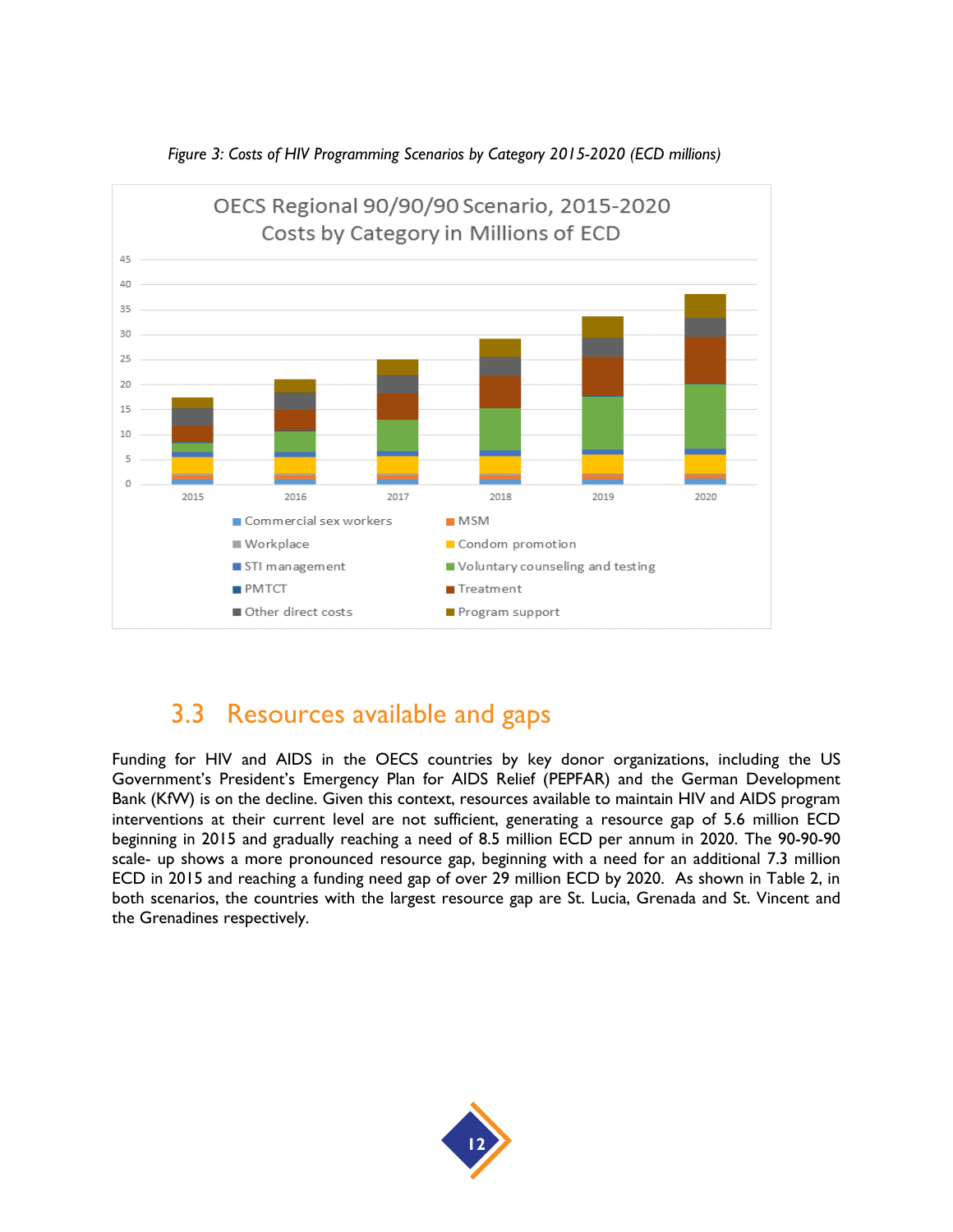| Resource gap (EC\$ million) |        |      |       |       |       |       |  |  |  |
|-----------------------------|--------|------|-------|-------|-------|-------|--|--|--|
| 90/90/90                    |        |      |       |       |       |       |  |  |  |
| Country                     | 2015   | 2016 | 2017  | 2018  | 2019  | 2020  |  |  |  |
| Antigua and Barbuda         | 0.28   | 0.50 | 0.74  | 0.98  | 1.26  | 1.48  |  |  |  |
| Dominica                    | 0.76   | 1.04 | 1.32  | 1.62  | 2.06  | 2.06  |  |  |  |
| Grenada                     | 1.41   | 2.47 | 3.55  | 4.68  | 5.99  | 7.12  |  |  |  |
| St. Kitts and Nevis         | 0.61   | 0.94 | 1.28  | 1.60  | 1.97  | 2.28  |  |  |  |
| St. Lucia                   | 1.74   | 1.83 | 1.99  | 2.07  | 2.18  | 2.22  |  |  |  |
| St. Vincent                 | 2.27   | 3.17 | 4.18  | 5.19  | 6.35  | 7.39  |  |  |  |
| <b>Total</b>                | 7.06   | 9.95 | 13.06 | 16.14 | 19.81 | 22.55 |  |  |  |
| <b>Maintenance</b>          |        |      |       |       |       |       |  |  |  |
| Country                     | 2015   | 2016 | 2017  | 2018  | 2019  | 2020  |  |  |  |
| Antigua and Barbuda         | (0.02) | 0.02 | 0.05  | 0.07  | 0.13  | 0.13  |  |  |  |
| Dominica                    | 0.25   | 0.29 | 0.32  | 0.36  | 0.34  | 0.31  |  |  |  |
| Grenada                     | 1.35   | 1.55 | 1.73  | 1.91  | 2.22  | 2.27  |  |  |  |
| St. Kitts and Nevis         | 0.56   | 0.63 | 0.69  | 0.72  | 0.79  | 0.78  |  |  |  |
| St. Lucia                   | 1.93   | 1.99 | 2.09  | 2.14  | 2.18  | 2.22  |  |  |  |
| St. Vincent                 | 2.14   | 2.31 | 2.49  | 2.61  | 2.81  | 2.83  |  |  |  |
| Total                       | 6.22   | 6.78 | 7.37  | 7.82  | 8.47  | 8.53  |  |  |  |

*Table 3: Projected Resource gap for Maintenance and 90/90/90 scenarios by country*

Figure 4 clearly shows the resource gap that exists between available resources in the region and resources required to implement the maintenance and 90/90/90 scenarios. In the case of the 90/90/90 scale up, this resource need increases sharply beginning in 2017 due to the scale up in ARV treatment and costs related to retaining an increased number of those with HIV and AIDS in care and treatment.

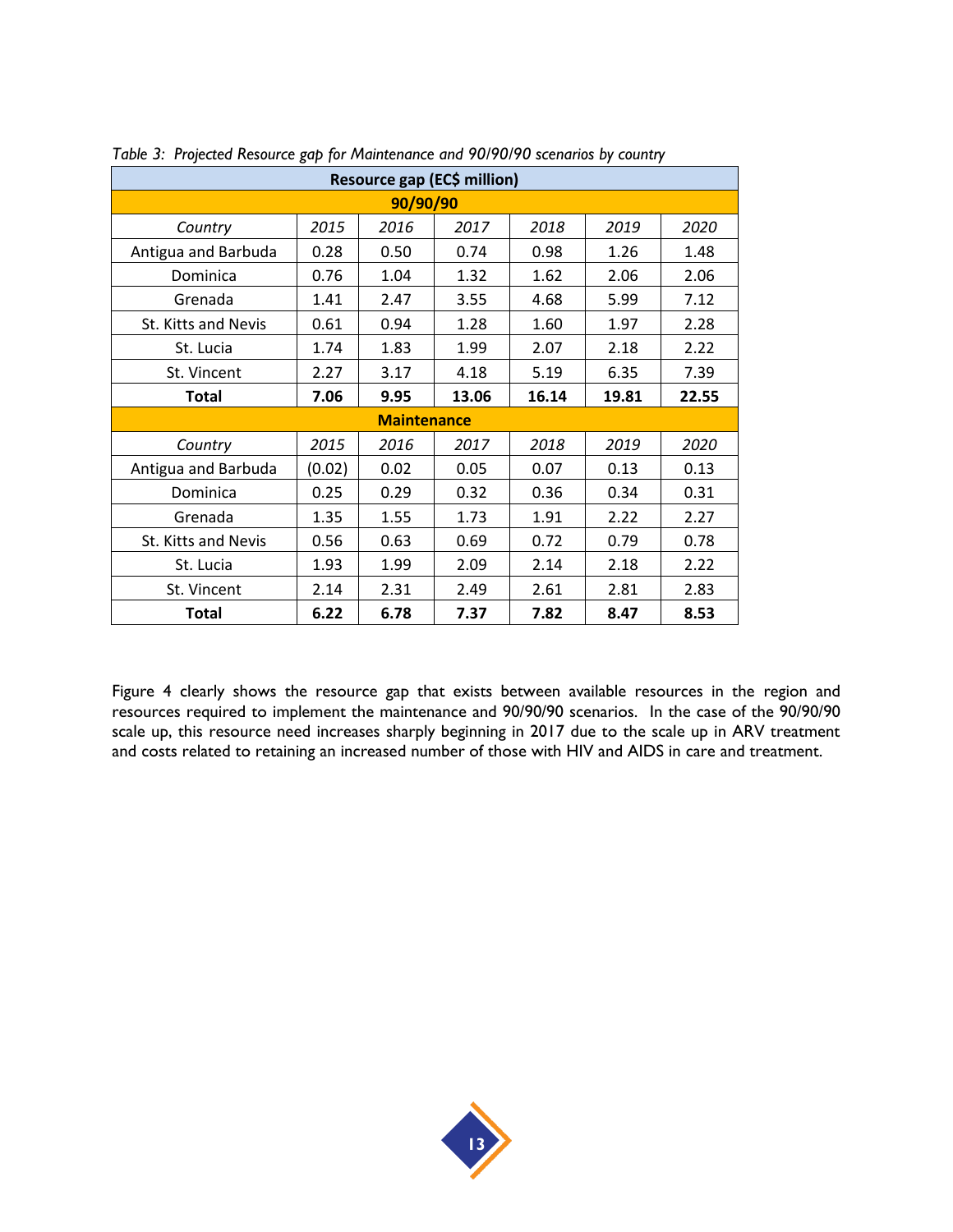

*Figure 4: Estimated total costs versus resources available for OECS Countries' HIV response (ECD millions)*

### IV. DISCUSSION

<span id="page-15-0"></span>This regional analysis provides strategic information to guide future investment in the HIV and AIDS response in the OECS countries. Data indicates that the six countries region do not currently have the necessary resources to maintain or scale up their interventions, requiring additional strategies to obtain increased domestic funding and/or other sources, either donor or private sector, to fund future HIV and AIDS programming. Clearly, implementing a 90/90/90 scale up produces major gains in the short term, and even more in the longer term. With increased investments in prevention, treatment and care for key populations and others the six countries could turn the tide on the disease, potentially averting 593 new infections, and saving 639 lives in the first six years alone. This is an important result, which requires significant investment in terms of additional financial and human resources, including system strengthening amounting to more than 29.7 million ECD required per annum in the region by 2020. A